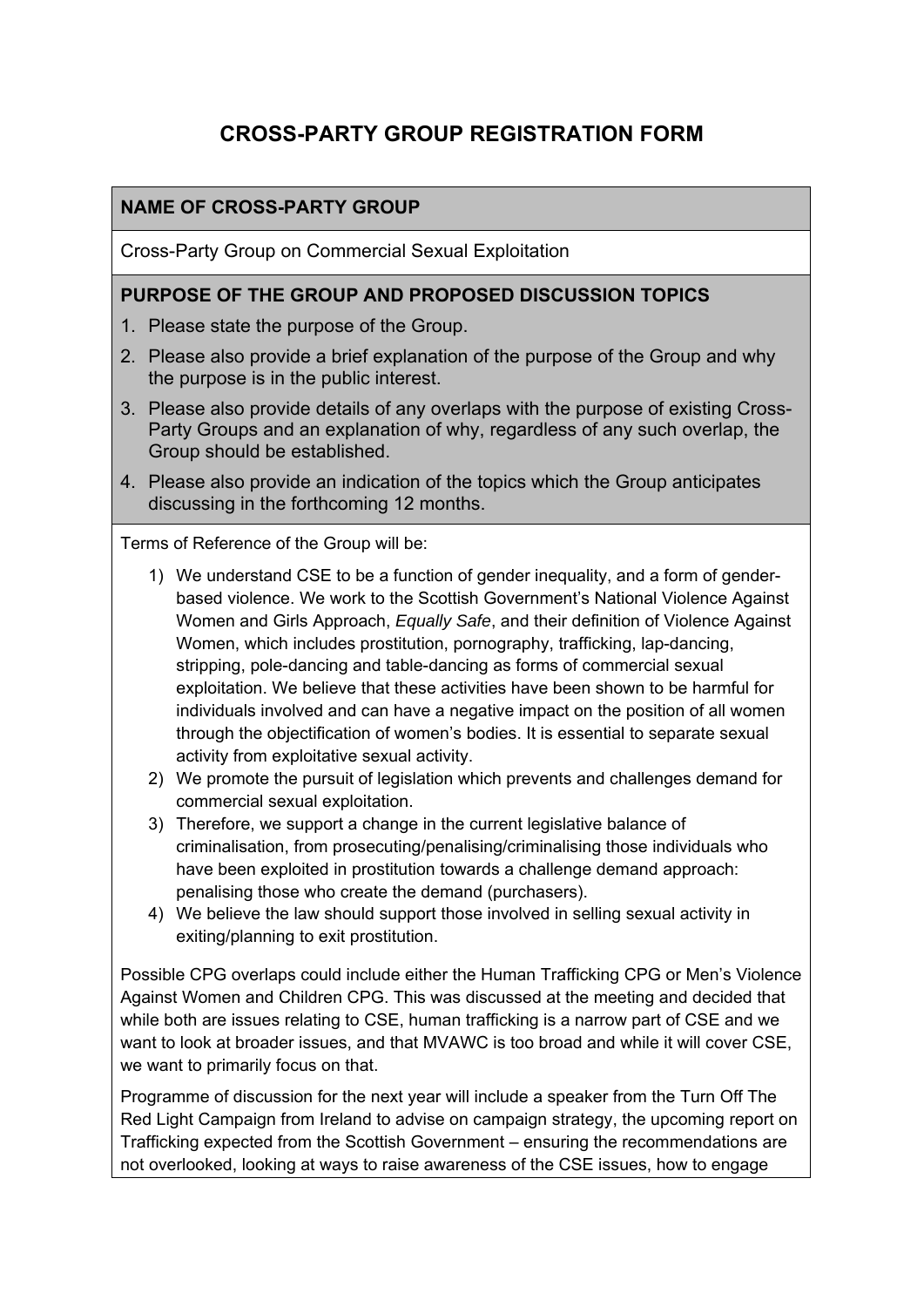with the media on this issue and forming links with Westminster and Republic of Ireland equivalents of the CSE CPG.

#### **MSP MEMBERS OF THE GROUP**

Please provide names and party designation of all MSP members of the Group.

Rhoda Grant MSP

Ash Denham MSP

John Mason MSP

Annie Wells MSP

Johann Lamont MSP

#### **NON-MSP MEMBERS OF THE GROUP**

For organisational members please provide only the name of the organisation, it is not necessary to provide the name(s) of individuals who may represent the organisation at meetings of the Group.

| <b>Individuals</b> | <b>Chris Hall</b>                  |
|--------------------|------------------------------------|
|                    | Ann Hall                           |
|                    | <b>Catriona Laird</b>              |
|                    | Jacci Stoyle                       |
|                    | Ann Hayne                          |
|                    | Gunilla Ekberg                     |
|                    | <b>Heather Russell</b>             |
|                    | <b>Trish Godman</b>                |
|                    | <b>Steve Rawbone</b>               |
|                    | <b>Marlyn Glen</b>                 |
| Organisations      | <b>Scottish Women's Convention</b> |
|                    | <b>LGBT Youth Scotland</b>         |
|                    | The Salvation Army                 |
|                    | <b>Graduate Women Scotland</b>     |
|                    | <b>FiLiA</b>                       |
|                    | <b>Women's Equality Party</b>      |
|                    | The Free To Live Trust             |
|                    | <b>Scotland North Soroptimists</b> |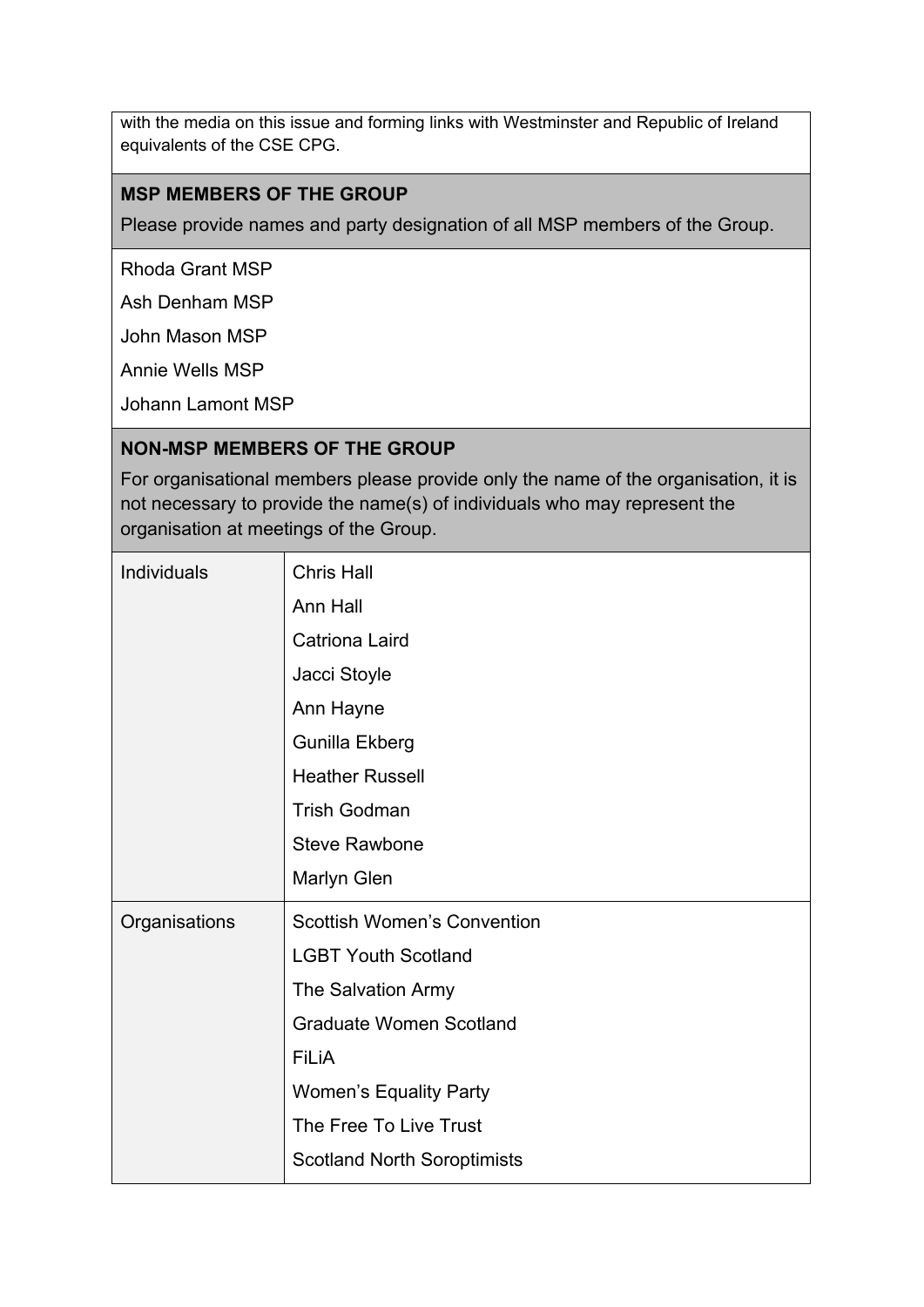| <b>Nordic Model Now</b>              |
|--------------------------------------|
| <b>ACTS</b> - Anti-Trafficking Group |
| Scottish Women's Aid                 |
| European Network of Migrant Women    |
| <b>International Justice Mission</b> |
| <b>Community Safety Glasgow</b>      |
| The TARA Service                     |
| <b>Routes Out</b>                    |
| <b>Women's Support Project</b>       |
| <b>Scottish Trade Union Congress</b> |

# **GROUP OFFICE BEARERS**

Please provide names for all office bearers. The minimum requirement is that two of the office bearers are MSPs and one of these is Convener – beyond this it is a matter for the Group to decide upon the office bearers it wishes to have. It is permissible to have more than one individual elected to each office, for example, co-conveners or multiple deputy conveners.

| Convener               | Rhoda Grant MSP and Ash Denham MSP |
|------------------------|------------------------------------|
| <b>Deputy Convener</b> | n/a                                |
| Secretary              | Jacci Stoyle                       |
| <b>Treasurer</b>       | n/a                                |

# **FINANCIAL BENEFITS OR OTHER BENEFITS**

Please provide details of any financial or material benefit(s) the Group anticipates receiving from a single source in a calendar year which has a value, either singly or cumulatively, of more than £500. This includes donations, gifts, hospitality or visits and material assistance such as secretariat support.

Secretariat support offered voluntarily but estimated equal to £240 a year

# **SUBSCRIPTION CHARGED BY THE GROUP**

Please provide details of the amount to be charged and the purpose for which the subscription is intended to be used.